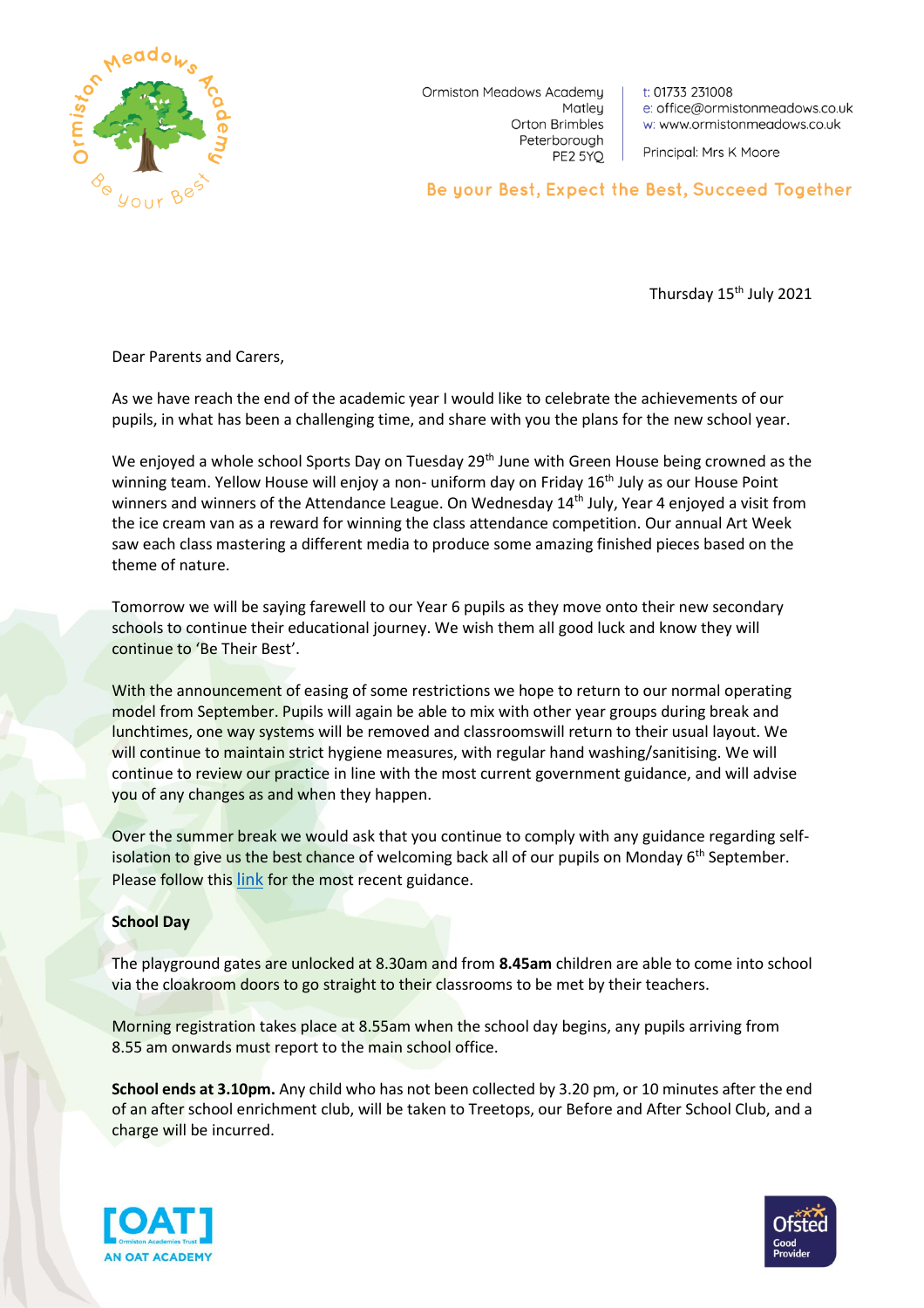# **Uniform**

The Governing Body has decided that there should be a high standard set for Academy uniform and expects children to be appropriately dressed for Academy.

## **Foundation Stage:**

White Polo Shirt, black or dark grey skirt or trousers, Academy sweatshirt with Academy logo, plain black trainers (for outdoors), Wellington boots, indoor slippers. Small royal blue hair ribbons or clips.

## **Years 1 – 4**

Boys

 Black shoes (no boots or trainers), grey socks, dark grey or black trousers, white cotton shirt or polo shirts, Academy pullover or cardigan. Summer alternative: Black shoes, grey socks, dark grey shorts or trousers, white cotton shirt or polo shirts (no trainers).

#### Girls

 Black shoes (no boots or trainers), white socks or grey tights, dark grey skirt or trousers, white cotton shirt or polo shirts, Academy pullover or cardigan. Small royal blue hair ribbons or clips. Summer alternative: Light blue and white check uniform style dress, white ankle socks, black shoes or sandals (no open toe sandals or trainers). Small royal blue hair ribbons or clips.

## **Years 5 and 6**

Black blazers, dark grey or black trousers/skirts, white shirts and Academy royal blue ties.

#### **PE Kit**

- **Indoor PE** Plain T-shirt and shorts (without logos) and trainers or plimsolls, (children may be barefoot for some indoor activities)
- **Outdoor PE** T-shirt and shorts, trainers, tracksuit or sweatshirt for colder days.
- Football strips are not permitted as suitable P.E Kit.
- A full Ormiston Meadows Academy PE KIT is also available.

#### **New-2-You**

We have a selection of good quality new-2-you uniform available to purchase at a very reasonable price, please contact the main office to arrange a time to view our current stock. We are currently running low on blazers and ties for our Year 5 & 6 classes, any donation of good quality uniform would be appreciated.

#### **PE Days**

We will continue to have set PE days - pupils will need to come into school dressed in their PE kits on the day listed below.



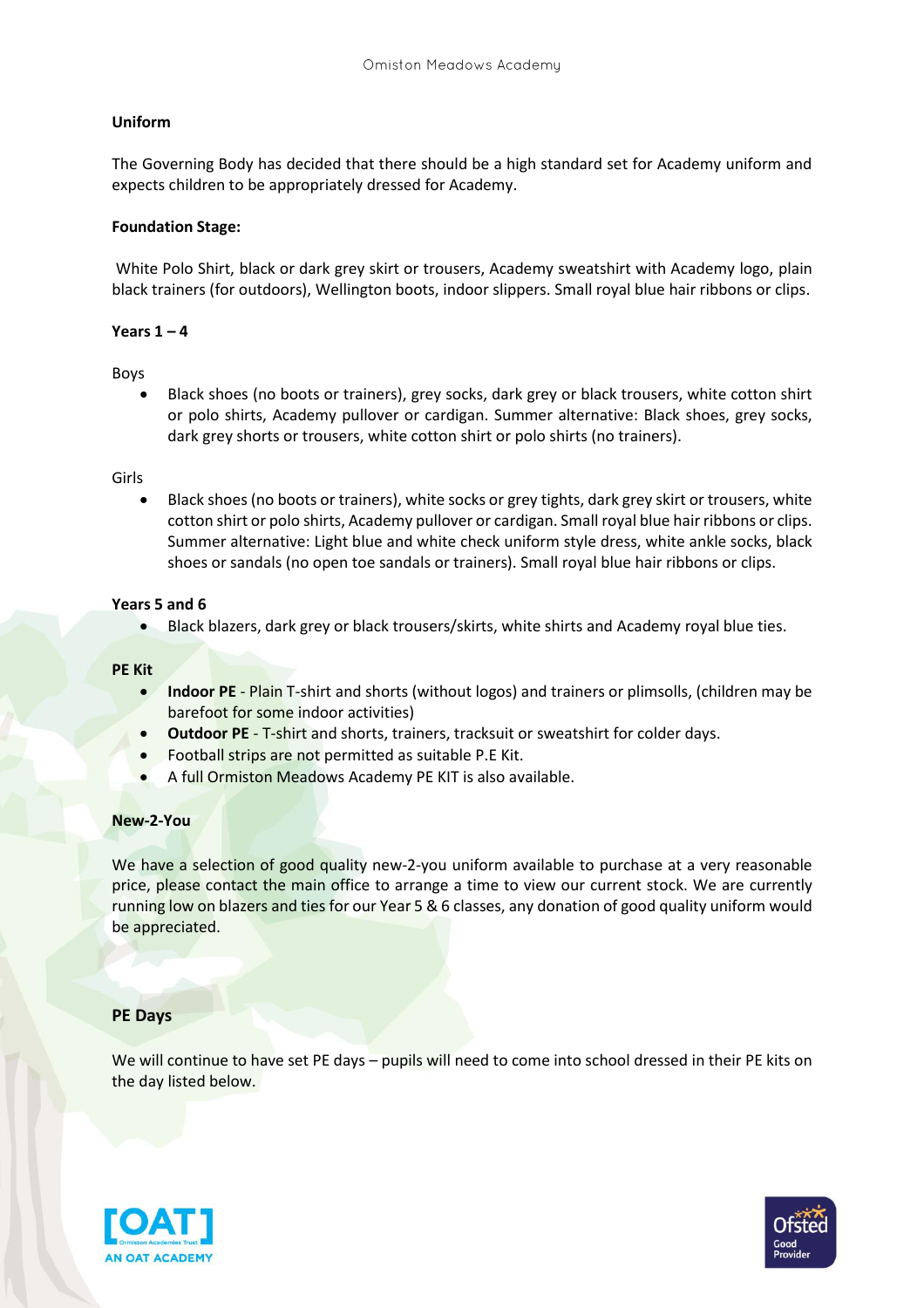| <b>Class</b> | PE Day    |
|--------------|-----------|
| Reception    |           |
| Year 1       | Tuesday   |
| Year 2       | Thursday  |
| Year 3       | Wednesday |
| Year 4       | Monday    |
| Year 5       | Friday    |
| Year 6       | Wednesday |

# **Term dates**

| <b>Autumn Term</b>                             |                                          |
|------------------------------------------------|------------------------------------------|
| School Open                                    | Monday 6th September 2021                |
| Half term                                      | Monday 25th to Friday 29th October 2021  |
| Day in lieu of additional Bank Holiday         | Monday 6 <sup>th</sup> December          |
| Last day of term                               | Friday 17th December 2021                |
| <b>Spring Term</b>                             |                                          |
| School Open                                    | Wednesday 5th January 2022               |
| Half term                                      | Monday 14th to Friday 18th February 2022 |
| Last day of term                               | Friday 1st April 2022                    |
| <b>Summer Term</b>                             |                                          |
| <b>School Open</b>                             | Wednesday 20th April 2022                |
| May Day                                        | Monday 2nd May                           |
| Half term                                      | Monday 30th May to Friday 3rd June 2022  |
| Additional INSET Day - school closed to pupils | Monday 27th June 2022                    |
| Last day of term                               | Friday 22nd July 2022                    |

# **Professional Development Days**

School will be closed to pupils on the following days to allow for staff training.

- PD1 Thursday 2nd September 2021
- PD2 Friday 3rd September 2021
- PD3 Tuesday 4th January 2022
- PD4 Tuesday 19th April 2022
- PD5 Twilight sessions
- PD6 Monday 27th June 2022

# **Medication**

Any prescribed medication should be collected, by an adult, on Friday afternoon. During the summer break please ensure you have ordered any repeat prescriptions for your child ready to hand to the new class teacher on Monday 6th September. Please ensure a consent form has been completed for any medication which will be administered in school – this includes 'home remedies' and over the counter items such as Piriton.